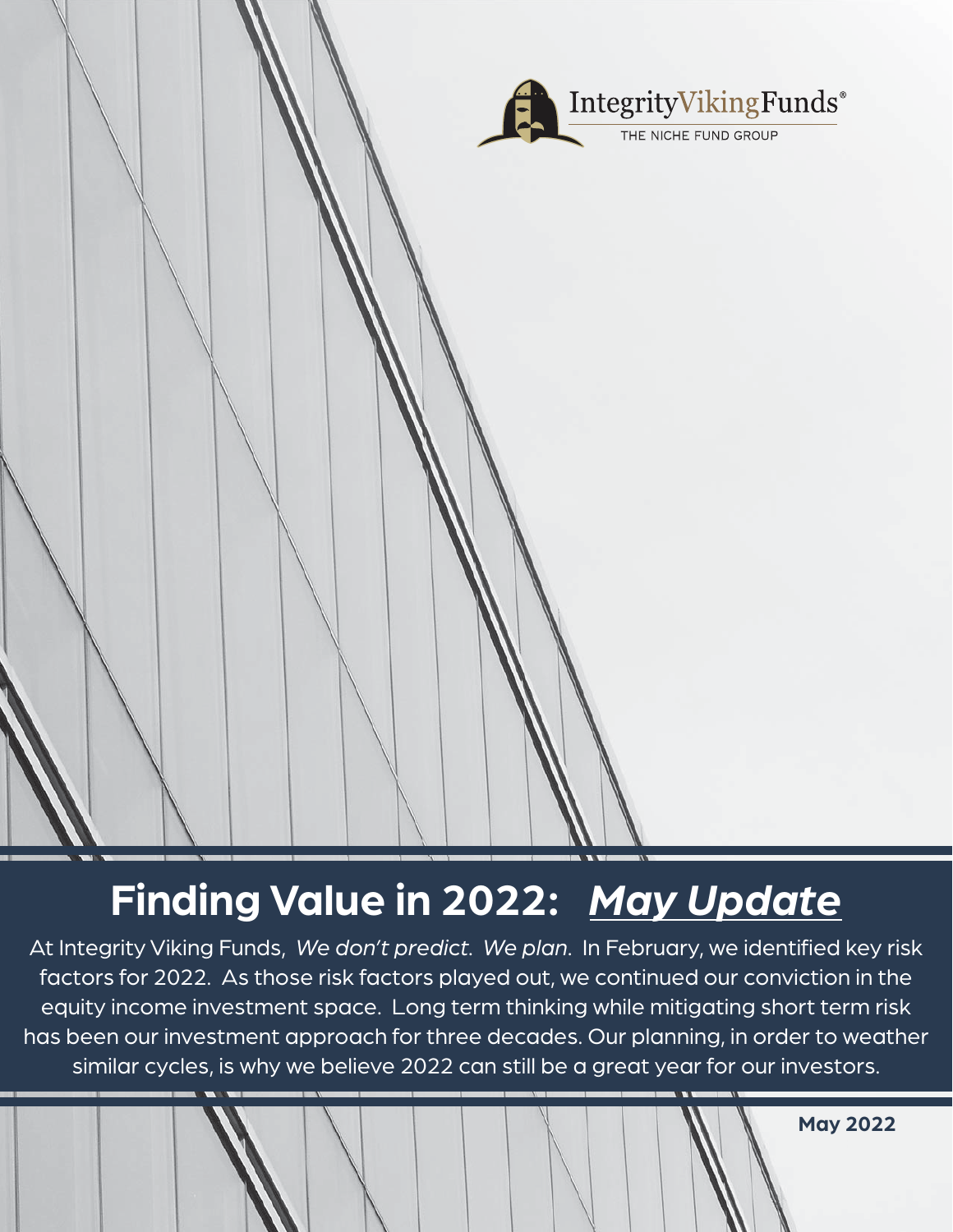## **Finding Value in 2022**

Risk Factors

#### **FEAR**

#### **2/9/2022**

The Fear Index registered at 40. With 2+ years of a world-wide pandemic, world-wide economic shutdowns, and instability in Ukraine, UAE and Taiwan, fear emerged as a leading factor in investing.

#### **5/12/2022**

The Fear Index advanced to Extreme Fear at 6. China lockdowns, Russia/Ukraine escalations, energy supply & demand concerns, commodity supply shortfalls and inflation contributed to elevated fear levels among investors.



Source: CNN Money, 5/12/22.



#### **INFLATION**

#### **February**

Core Consumer Price Index (CPI) over 7% lead many economists to suggest multiple rate hikes for full year 2022 ranging from 3-7. Rate hikes have lead to economic slow downs historically.

#### **April**

Core CPI exceeded 8% and the Federal Reserve raised rates by 50 bps. Q1 earning reports have led to significant pullbacks in equities and

GDP growth flashed negative spurning concerns about a recession caused by two consecutive negative quarters.

The Top 10 companies by weighting of the S&P 500 have declined sharply from their highs within the last year. The chart on the right indicates the negative total return since those recent highs as of May 11, 2021. These are widely held companies found in many portfolios. Their underperformance has added to the Fear Index, leaving many growth

**S&P 500 WEIGHTING / EARNINGS**

investors disappointed.





As the Fear Index, Inflation and Interest Rates Rise, what investment areas look attractive? The chart to the right indicates Value Forward Price-to-earnings (P/E) at 15.3 versus its long term average of 14.1 and Growth Forward P/E at 26.8 versus its long term average of 20.7 as of 3/31/2022.

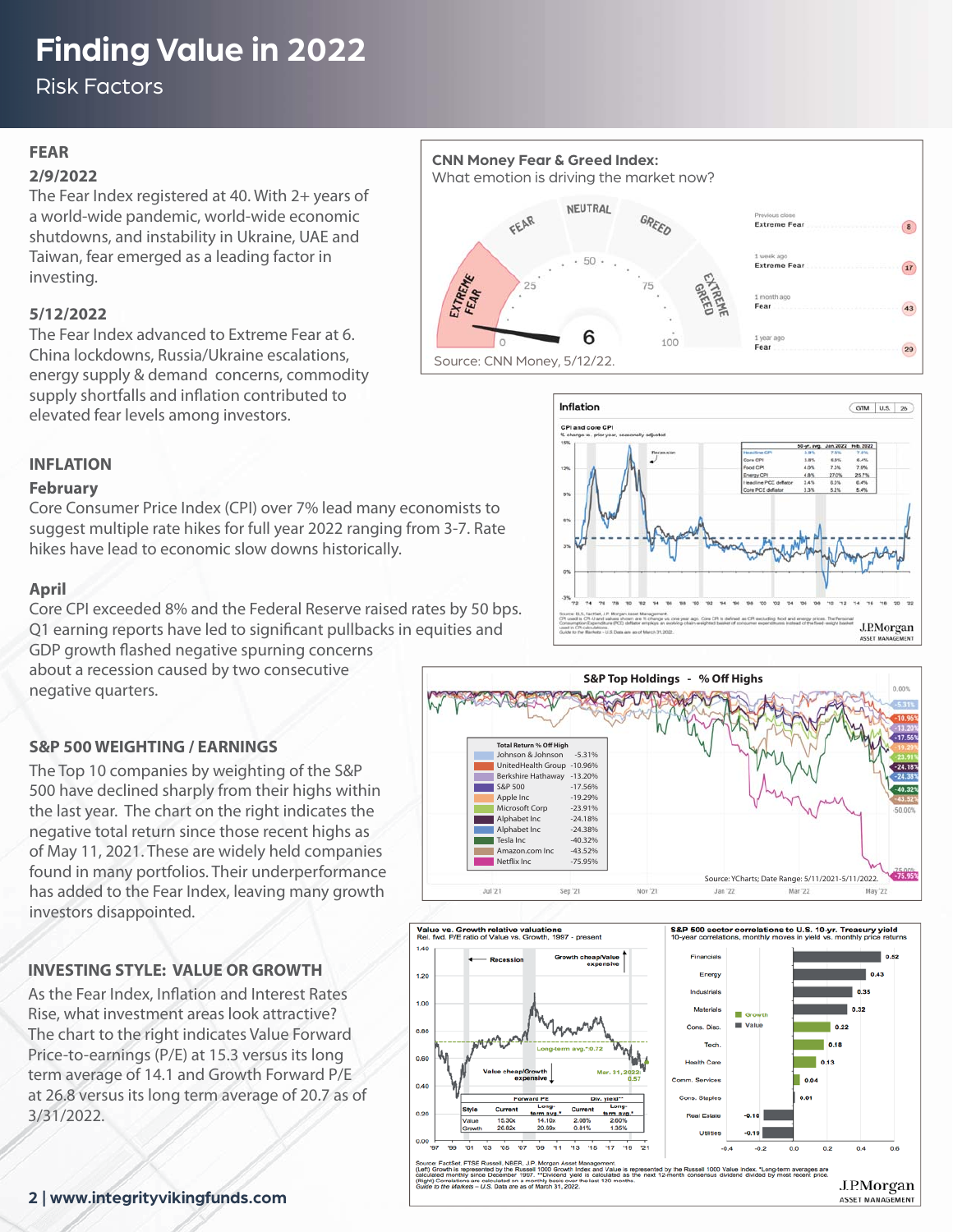## **Finding Value in 2022**

Performance



### **Why Integrity Viking Funds Now?**

#### *We don't predict. We plan.*

And we focus on value for our long-term investors through our equity income strategy.



*Returns for IDHIX as of 3/31/22 are:* YTD 4.36%, 1-year 21.51%, 3-year 12.47%, 5-year 10.31%, SI 10.11%. Due to inception date of 8/1/2016, 10-year returns are unavailable. Total Annual Fund Operating Expenses After Fee Waivers and Expense Reimbursements are 0.70%. Total Annual Fund Operating Expenses Gross of Fee Waivers and Expense Reimbursements are 1.23%.

**Our value stock selection process is driven by these guiding principals:**

- ✓ Above Average Yield
- ✓Consistent, Growing Dividends
- ✓Capital Preservation
- ✓Cash Flow
- ✓Valuation
- $\sqrt{\ }$  Stable Earnings Growth

*"All intelligent investing is value investing - acquiring more than you are paying for. You must value the business in order to value the stock."* 

> *- Charlie Munger, American Billionaire Investor*